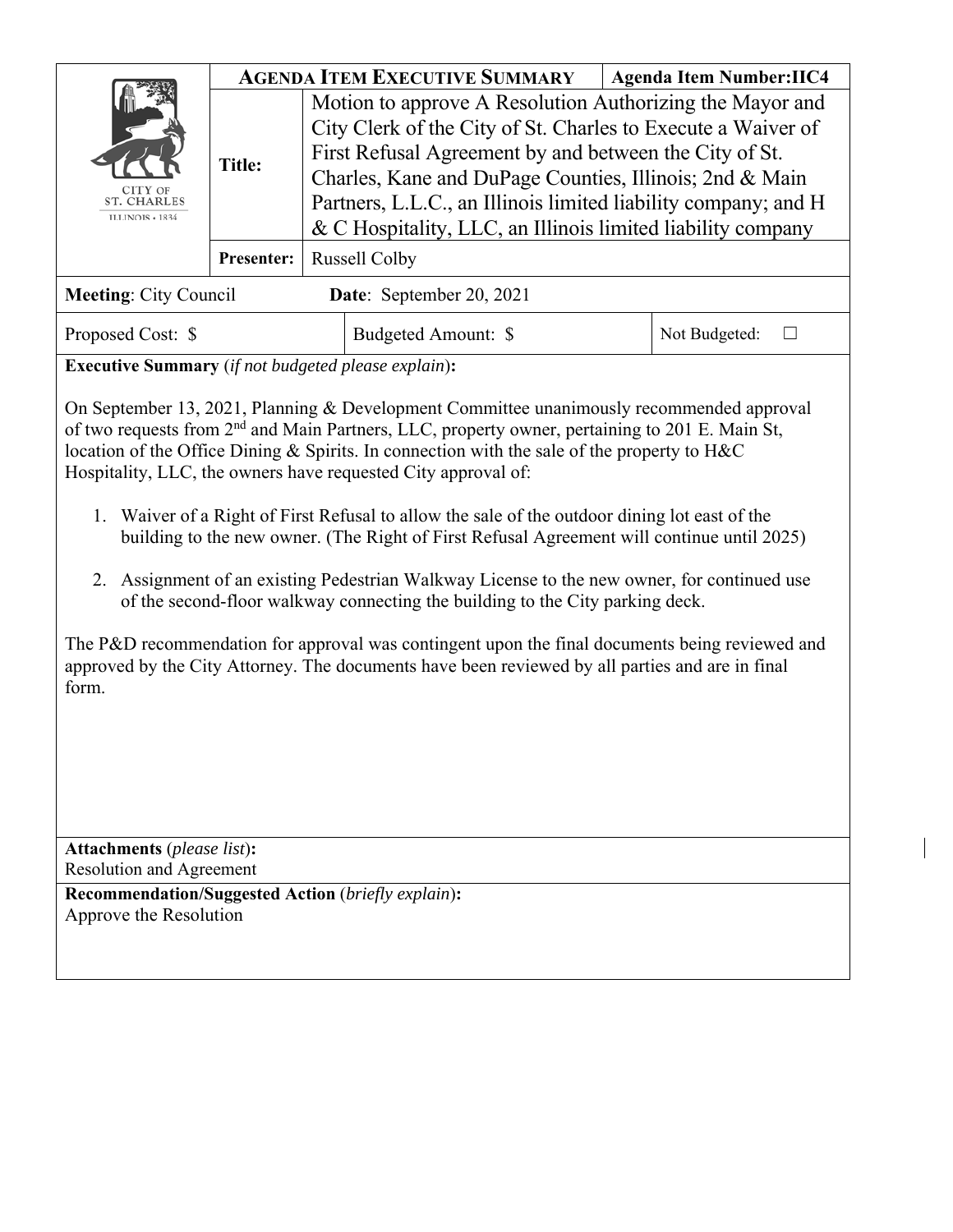**City of St. Charles, Illinois Resolution No. 2021-**

# **A Resolution Authorizing the Mayor and City Clerk of the City of St. Charles to Execute a Waiver of First Refusal Agreement by and between the City of St. Charles, Kane and DuPage Counties, Illinois; 2nd & Main Partners, L.L.C., an Illinois limited liability company; and H & C Hospitality, LLC, an Illinois limited liability company**

**Presented & Passed by the City Council on** 

BE IT RESOLVED by the City Council of the City of St. Charles, Kane and DuPage Counties, Illinois, that the Mayor and City Clerk be and the same are hereby authorized to execute that certain Waiver of First Refusal Agreement, in substantially the form attached hereto and incorporated herein as Exhibit "A", by and on behalf of the City of St. Charles.

**Presented** to the City Council of the City of St. Charles, Illinois this 20th day of September, 2021.

**Passed** by the City Council of the City of St. Charles, Illinois this 20th day of September, 2021.

**Approved** by the Mayor of the City of St. Charles, Illinois this 20th day of September, 2021.

 $\mathcal{L}_\text{max}$  and  $\mathcal{L}_\text{max}$  and  $\mathcal{L}_\text{max}$  and  $\mathcal{L}_\text{max}$  and  $\mathcal{L}_\text{max}$  and  $\mathcal{L}_\text{max}$ 

Mayor Lora A. Vitek

ATTEST:

City Clerk

COUNCIL VOTE:

Ayes:

Nays: \_\_\_\_\_\_\_\_\_\_\_\_\_\_\_\_\_\_\_\_\_\_\_\_\_\_\_\_\_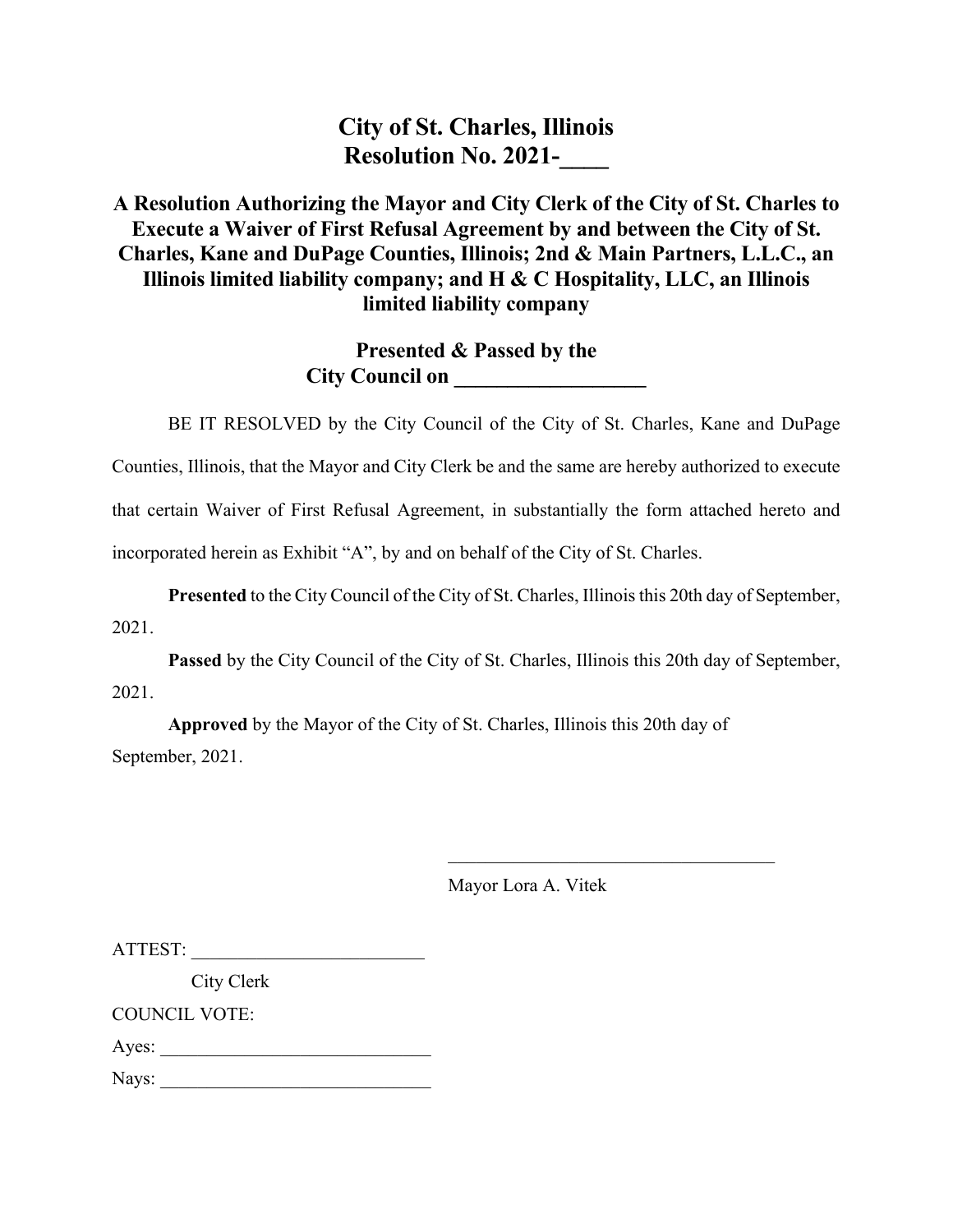Absent: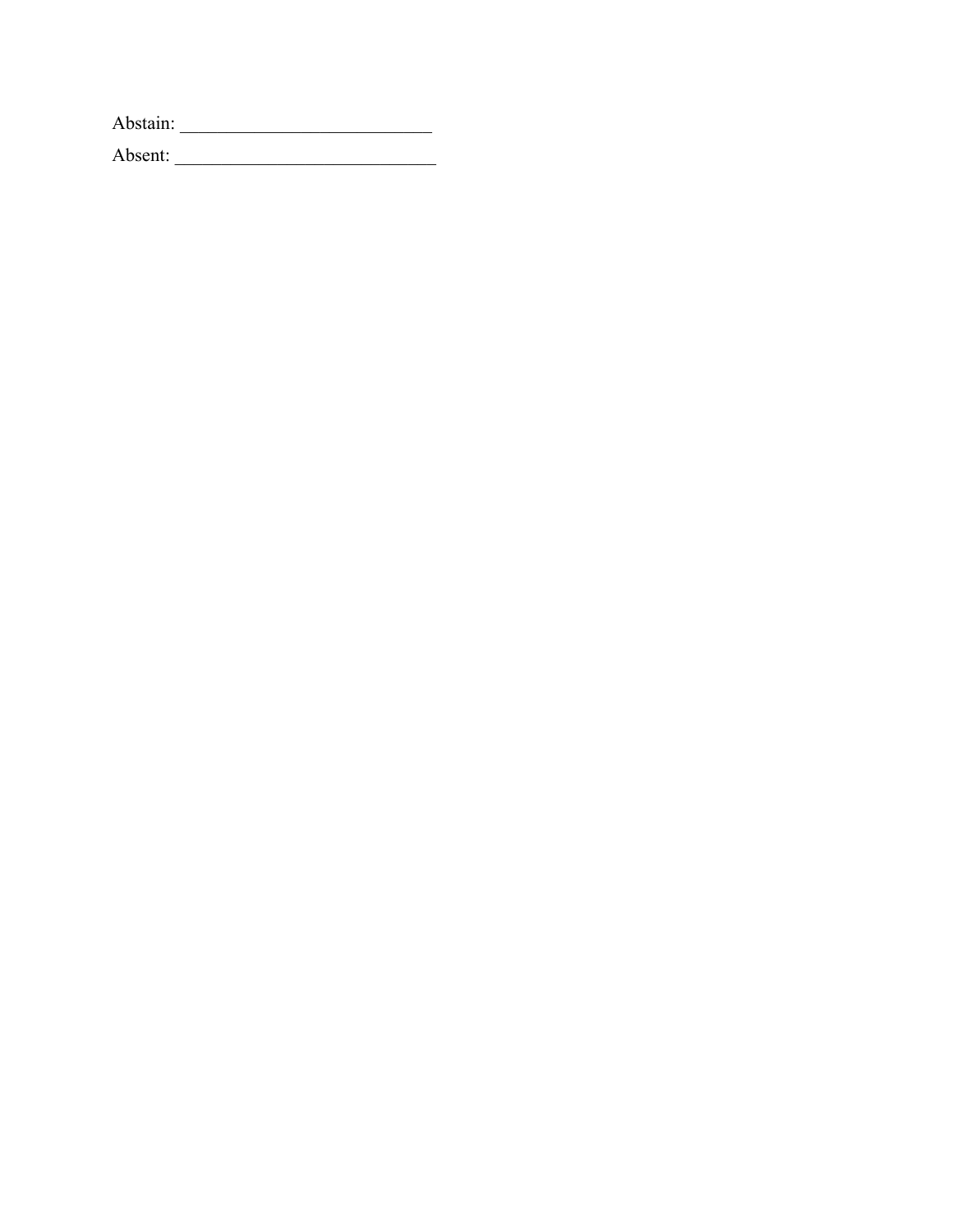# Waiver of Right of First Refusal Agreement

Prepared by:

Mail to:

This WAIVER OF FIRST REFUSAL AGREEMENT is made as of this day of \_\_\_\_\_\_\_\_\_\_\_\_\_\_\_\_, 2021, by and between the City of St. Charles, an Illinois municipal corporation ("City"),  $2<sup>nd</sup>$  & Main Partners, L.L.C., an Illinois limited liability company ("Grantor"), and H & C Hospitality, LLC, an Illinois limited liability company ("Grantee").

### WITNESSETH:

WHEREAS, Grantor holds title to the real property commonly known as 201 E. Main Street, St. Charles, IL 60174, legally described in Exhibit A, attached hereto ("Grantor Property"); and

WHEREAS, the City of St. Charles possesses a right of first refusal ("ROFR") to purchase a portion of said Grantor Property, legally described on Exhibit B, attached hereto ("City Parcel"), pursuant to the terms of a Right of First Refusal Agreement, recorded as Document No. 2010K056302 on August 31, 2010 in Kane County, Illinois ("Agreement"); and

WHEREAS, pursuant to the terms of said Agreement, the ROFR contained therein for the City Parcel shall expire on September 1, 2025; and

WHEREAS, an offer has been made by Grantee to purchase the Grantor Property from Grantor, which offer includes the City Parcel; and

WHEREAS, in anticipation of closing said transaction, Grantor has requested that the City waive its aforementioned ROFR.

NOW THEREFORE, it is agreed as follows:

1. Subject to the closing of the Grantor Property, including the City Parcel, conveying title to Grantee, on or before \_\_\_\_\_\_\_\_\_\_\_\_\_\_\_\_\_, 2021, the City hereby waives the ROFR contained in the Agreement, subject to, however, Grantee acknowledging and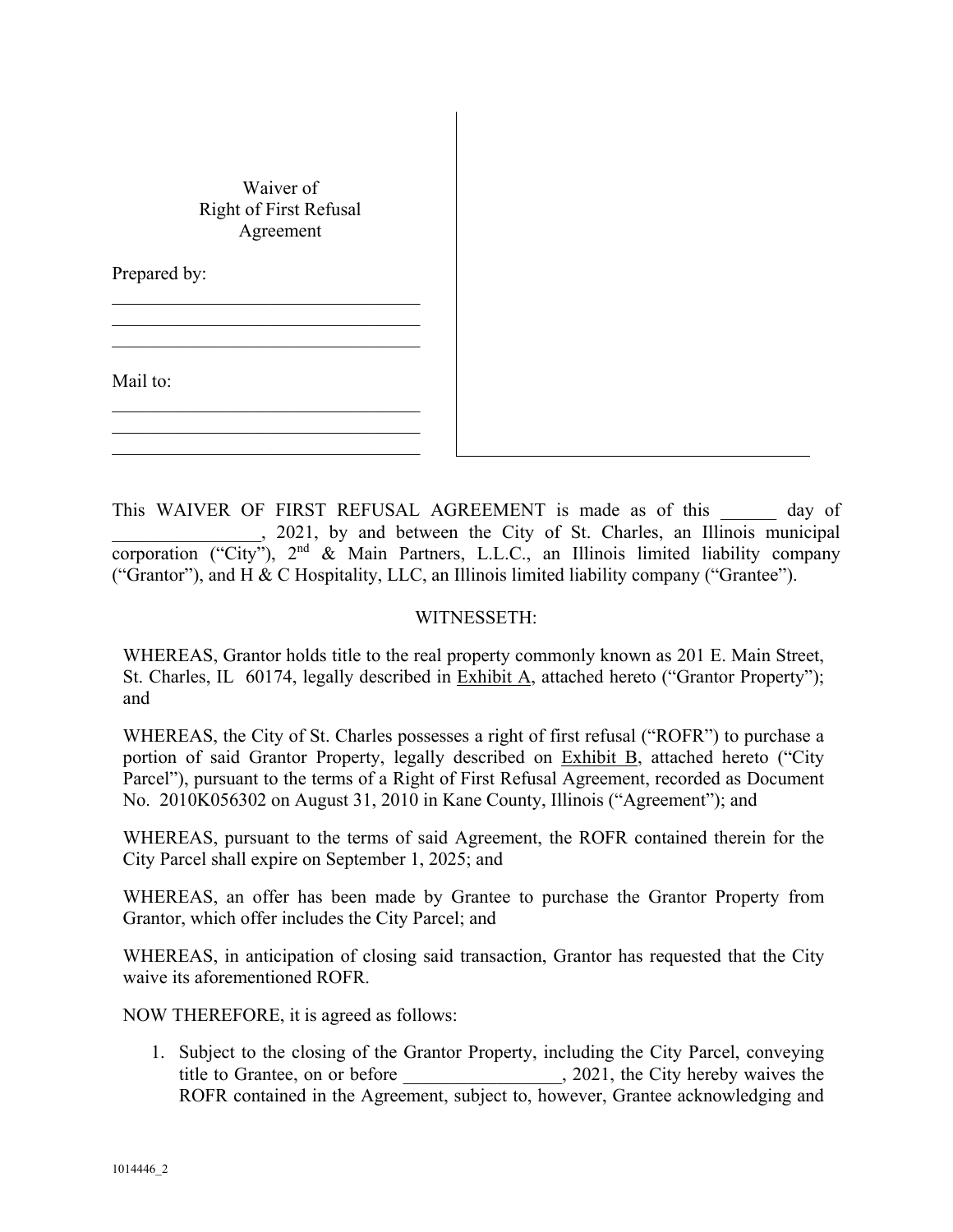taking title subject to the Agreement and the City's ROFR remaining effecting as to potential future transactions after the closing to Grantee, which occurs prior to September 1, 2025.

2. Upon the execution of this Agreement, Grantor shall cause this document to be recorded with the Recorder's Office in Kane County, Illinois.

IN WITNESS WHEREOF, the parties have executed this Waiver of First Refusal Agreement as of the day and year first written above.

#### **GRANTOR:**

**2nd & Main Partners, L.L.C., an Illinois limited liability company**

By:

Manager

## **CITY:**

**City of St. Charles, an Illinois municipal corporation**

By:

Lora Vitek, Mayor

ATTEST:

 $\mathbf{By:}$ 

Nancy Garrison, City Clerk

**GRANTEE:** 

 **H & C Hospitality, LLC, an Illinois limited liability company**

 $\mathbf{By:}$  $Its:$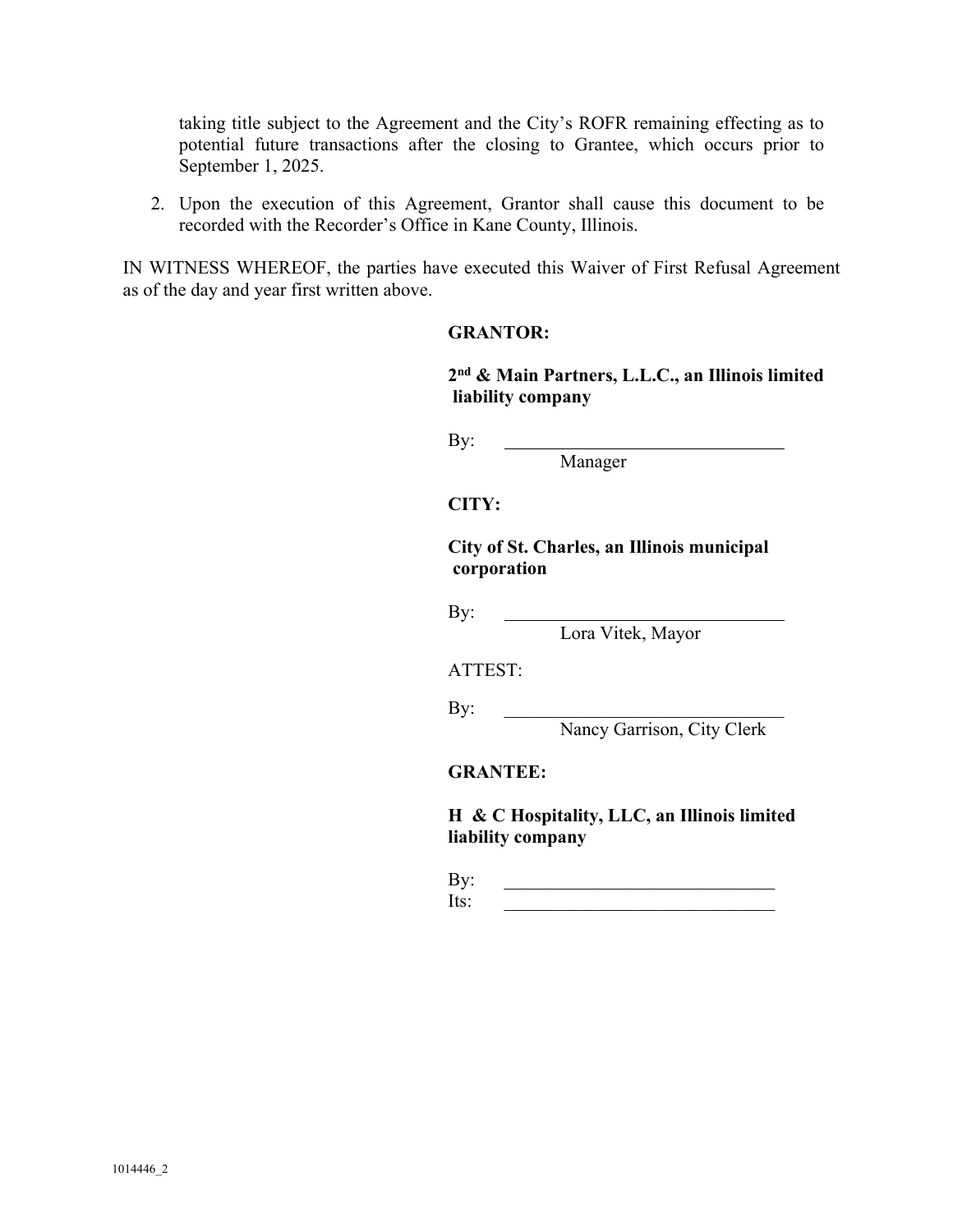# STATE OF ILLINOIS) ) ss COUNTY OF KANE )

 I, the undersigned, a Notary Public in and for said County, in the State aforesaid, DO HEREBY CERTIFY that John J. Hoscheit, Manager of 2<sup>nd</sup> & Main Partners, L.L.C., an Illinois limited liability company, personally known to me to be the same person whose name is subscribed to the forgoing instrument, appeared before me this day in person and acknowledged that he signed and delivered said instrument as his own free and voluntary act, and as the free and voluntary act of said company, for the uses and purposes therein set forth.

Given under my hand and Notarial Seal this day of  $\qquad \qquad .2021.$ 

NOTARY PUBLIC

STATE OF ILLINOIS) ) ss COUNTY OF KANE )

 I, the undersigned, a Notary Public in and for said County, in the State aforesaid, DO HEREBY CERTIFY that \_\_\_\_\_\_\_\_\_\_\_\_\_\_\_\_\_\_\_, \_\_\_\_\_\_\_\_\_\_\_\_\_\_\_\_\_\_\_\_\_\_ of H & C Hospitality, LLC, an Illinois limited liability company, personally known to me to be the same person whose name is subscribed to the forgoing instrument, appeared before me this day in person and acknowledged that he/she signed and delivered said instrument as his/her own free and voluntary act, and as the free and voluntary act of said company, for the uses and purposes therein set forth.

Given under my hand and Notarial Seal this \_\_\_ day of \_\_\_\_\_\_\_\_\_\_\_\_\_\_\_\_\_\_\_, 2021.

NOTARY PUBLIC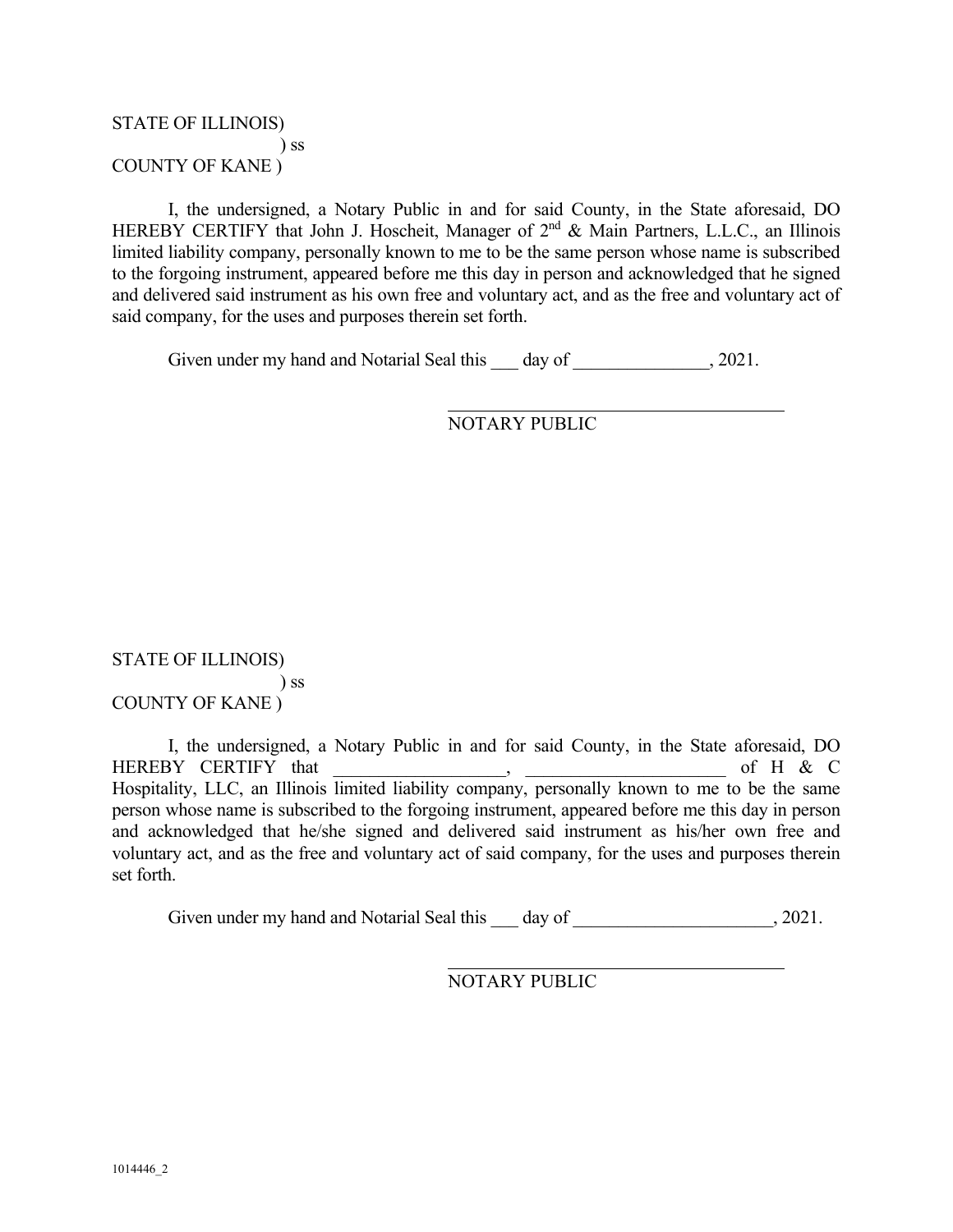# STATE OF ILLINOIS) ) ss COUNTY OF KANE )

 I, the undersigned, a Notary Public in and for said County, in the State aforesaid, DO HEREBY CERTIFY that Lora Vitek, Mayor and Nancy Garrison, City Clerk, personally known to me to be the same person whose names are subscribed to the forgoing instrument, appeared before me this day in person and acknowledged that they signed and delivered said instrument as their own free and voluntary act, and as the free and voluntary act of the City of St. Charles, for the uses and purposes therein set forth.

Given under my hand and Notarial Seal this day of  $\qquad \qquad$ , 2021.

NOTARY PUBLIC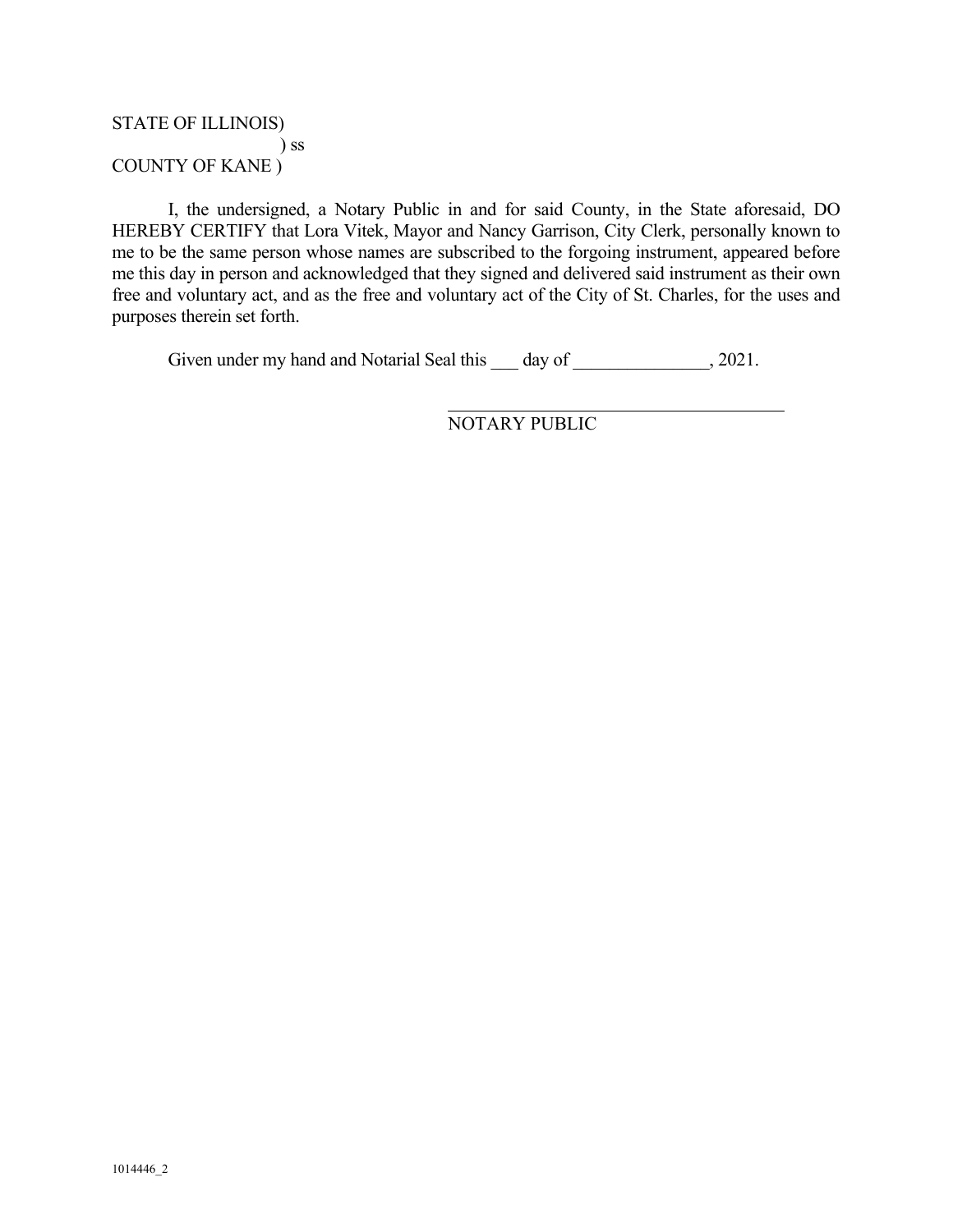## EXHIBIT A

#### LEGAL DESCRIPTION OF SUBJECT REALTY

THAT PART OF LOT 3 (EXCEPT THE NORTHERLY 68.00 FEET OF THE WESTERLY 3.00 FEET THEREOF) AND THAT PART OF LOT 2 IN BLOCK 4 OF THE ORIGINAL TOWN OF ST. CHARLES IN THE CITY OF ST. CHARLES, KANE COUNTY, ILLINOIS, DESCRIBED AS FOLLOWS: COMMENCING AT THE NORTHWEST CORNER OF SAID BLOCK 4; THENCE ON AN ASSUMED BEARING OF NORTH 78 DEGREES 36 MINUTES 39 SECONDS EAST, 53.19 FEET ALONG THE NORTHERLY LINE THEREOF TO THE EASTERLY 3.00 FEET OF LOT 3 AND TO THE POINT OF BEGINNING; THENCE CONTINUING NORTH 78 DEGREES 36 MINUTES 39 SECONDS EAST, 50.58 FEET MEASURED (50.79 FEET DEED) ALONG THE NORTHERLY LINE OF SAID LOTS 3 AND 2 TO THE NORTHERLY EXTENSION OF THE WESTERLY LINE OF A CONCRETE AND STONE RETAINING WALL; THENCE SOUTH 11 DEGREES 43 MINUTES 59 SECONDS EAST, 54.88 FEET ALONG THE SAID RETAINING WALL; THENCE SOUTH 78 DEGREES 20 MINUTES 14 SECONDS WEST, 37.95 FEET; THENCE SOUTH 11 DEGREES 39 MINUTES 46 SECONDS EAST; THENCE SOUTH 78 DEGREES 20 MINUTES 14 SECONDS WEST, 12.98 FEET TO THE EASTERLY LINE OF THE WESTERLY 3.00 FEET OF SAID LOT 3; THENCE NORTH 11 DEGREES 25 MINUTES 38 SECONDS WEST, 69.62 FEET ALONG SAID EASTERLY LINE TO THE POINT OF BEGINNING.

SAID PARCEL CONTAINS 2978 SQUARE FEET, MORE OR LESS

THE NORTHERLY 68.00 FEET OF LOT 4 AND THE NORTHERLY 68.00 FEET OF THE WESTERLY 3.00 FEET OF LOT 3 IN BLOCK 4 OF THE ORIGINAL TOWN OF ST. CHARLES, IN THE CITY OF ST. CHARLES, KANE COUNTY, ILLINOIS, CONTAINING 3,617 SQUARE FEET OR 0.083 ACRES, MORE OR LESS

PIN 09-27-390-006